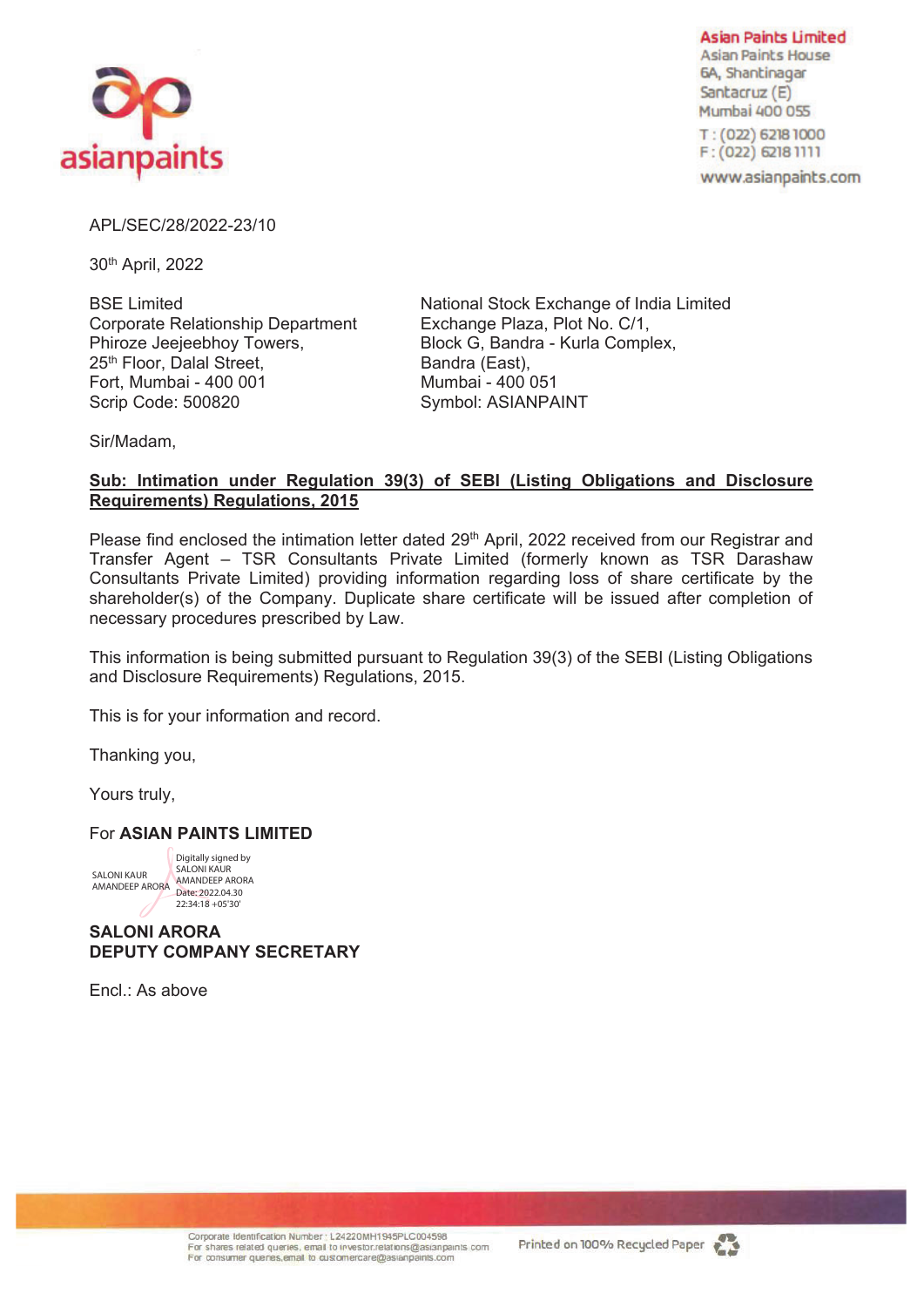

**BSE LIMITED** Date :- 29/04/2022 **PHIROZE JEEJEEBHOY TOWERS DALAL STREET FORT MUMBAI MAHARASHTRA INDIA 400001** 

## **Attn : The Secretary of Stock Exchange**

Dear Sir[s]/Madam,

UNIT : Asian Paints Limited RE : LOSS OF SHARE CERTIFICATES.

We have to advise you to put the appended Notice regarding loss of Certificate[s] for attention of the Members of the Exchange, with instructions that they communicate to us immediately if they are in a position to give us information relating to any transaction or whereabouts of the original certificate[s].

> **TSR CONSULTANTS PRIVATE LIMITED** (Subsidiary of Link Intime India Private Limited) C-101, 1st Floor, 247 Park, Lal Bahadur Shastri Marg, Vikhroli (West), Mumbai - 400083 CIN - U74999MH2018PTC307859Tel.: +91 22 6656 8484 Fax : +91 22 6656 8494 E-mail [: csg-unit@tcplindia.co.in](mailto:csg-unit@tcplindia.co.in) Website : www. [https://www.tcplindia.co.in](http://www.tsrdarashaw.com/)

Business hours Monday to Friday 10.00 a.m. to 3.30 p.m